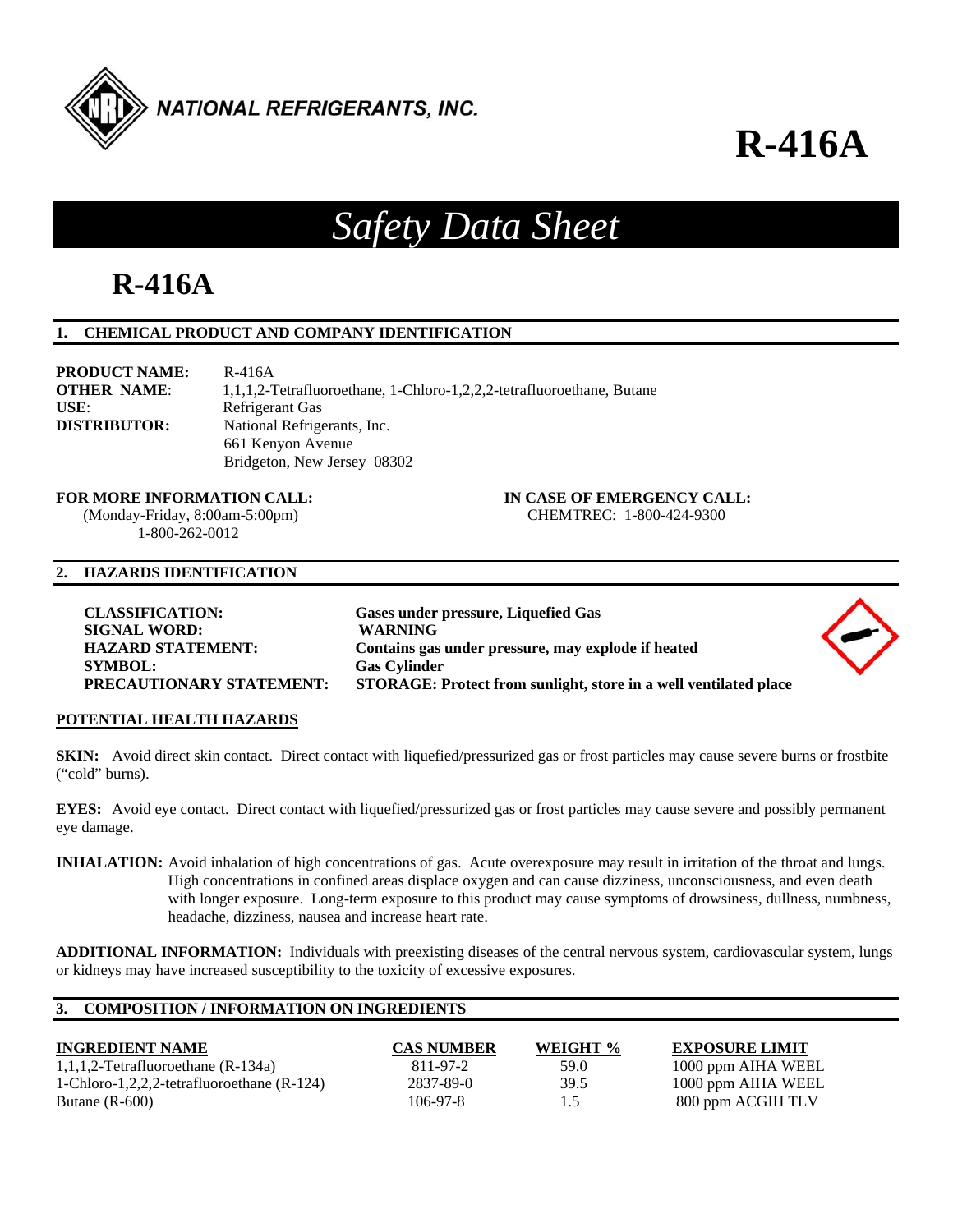

# **COMMON NAME and SYNONYMS**

R-416A; HCFC-416A

There are no impurities or stabilizers that contribute to the classification of the material identified in Section 2

# **4. FIRST AID MEASURES**

- **SKIN:** If skin is exposed to liquefied/pressurized gas or frost particles, soak with warm water. If frostbite occurs, do not immerse frozen area into hot water or place in front of a heat source.
- **EYES:** If eye is exposed to liquefied/pressurized gas or frost particles, immediately flush eyes with large amounts of water and continue flushing for 15 minutes until irritation subsides.
- **INHALATION:** Conscious person should be assisted to an uncontaminated area and inhale fresh air. Unconscious person should be moved to an uncontaminated area, given mouth to mouth resuscitation and supplemental oxygen. Do not give epinephrine (adrenaline). Seek immediate medical attention.
- **INGESTION:** Not applicable by this route of exposure. Do not attempt to give anything by mouth to an unconscious person. Do not induce vomiting unless instructed to do so by a physician.
- **NOTES TO PHYSICIAN:** Because of possible disturbances of cardiac rhythm, catecholamine drugs, such as epinephrine, should be used with special caution only in situations of emergency life support.

# **5. FIRE FIGHTING MEASURES**

#### **FLAMMABLE PROPERTIES:** Flash Point: Not flammable. Will not burn

 Flammable limits in Air, % by Volume LEL: Not applicable UEL: Not applicable Autoignition: Unknown

**FIRE AND EXPLOSION HAZARDS:** Cylinders are equipped with temperature and pressure relief devices but still may rupture under fire conditions. Decomposition may occur. Gas vapors can collect and remain in low spots even after the source of gas has been eliminated. Contact with certain reactive metals may result in formation of explosive or exothermic reactions under specific conditions (e.g. – very high temperatures and/or appropriate pressures). Caution! Contents are under pressure and can explode when exposed to heat or flames.

# **FIRE FIGHTING PRECAUTIONS/INSTRUCTIONS**:

Keep containers cool with water spray. Self-contained breathing apparatus (SCBA) is required if cylinders rupture or release under fire conditions. Use water to keep fire-exposed containers cool and to protect personnel during shutoff. If possible, stop the flow of gas or vapor, then fight fire according to types of burning material. If flow cannot be safely shut off, allow fire to burn itself out. Cool cylinders with water spray until well after fire is out. Upon exposure to intense heat or flame container may vent rapidly or explode.

**\_\_\_\_\_\_\_\_\_\_\_\_\_\_\_\_\_\_\_\_\_\_\_\_\_\_\_\_\_\_\_\_\_\_\_\_\_\_\_\_\_\_\_\_\_\_\_\_\_\_\_\_\_\_\_\_\_\_\_\_\_\_\_\_\_\_\_\_\_\_\_\_\_\_\_\_\_\_\_\_\_\_\_\_\_\_\_\_\_\_\_\_\_\_\_\_\_\_\_\_\_\_\_\_\_\_\_\_** 

**EXTINGUISHING MEDIA:** Extinguishing media is generally not necessary for this material. This material is non-flammable. Use the extinguishing media appropriate for combustibles in area.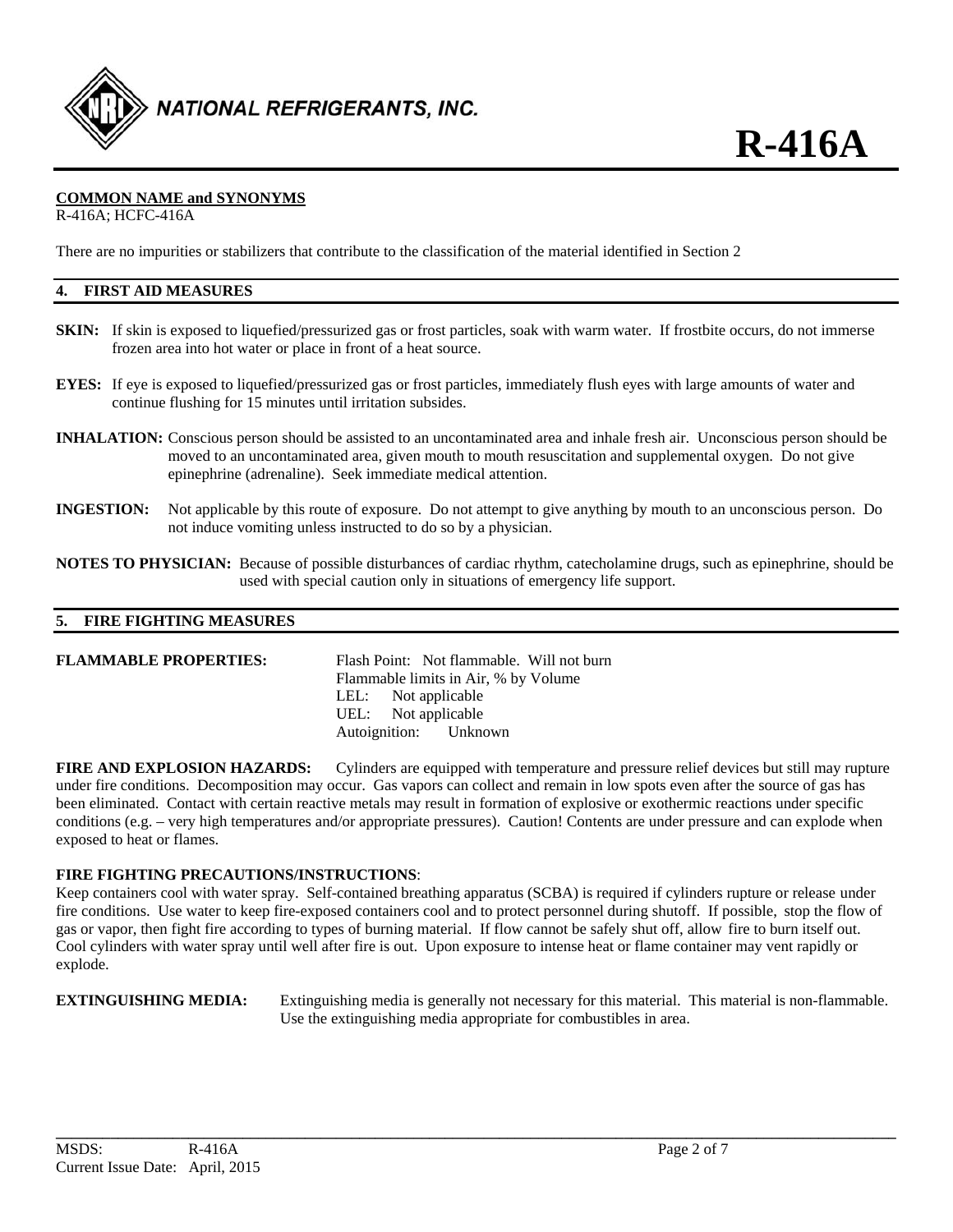

# **6. ACCIDENTAL RELEASE MEASURES**

Evacuate all personnel from affected area. Product dissipates upon release. Use appropriate protective equipment. If leak is in user's equipment, be certain to purge piping with an inert gas prior to attempting repairs. Comply with Federal, State, and local regulations for reporting releases.

# **7. HANDLING AND STORAGE**

**HANDLING (Personnel):** Do not drag, roll, or slide cylinders. Secure cylinders at all times. Use separate control valves or pressure reducing regulators to safely discharge gas from cylinder. Use a check valve to prevent reverse flow into cylinder, or an increase in pressure, or an increased discharge rate. Compressed gas cylinders must not be refilled except by a qualified producer of gas. Shipment of the compressed gas cylinder which has not been filled by the owner or with the owner's consent, is a violation of federal law. Do not mix with air for leak testing or use with air for any purpose above atmospheric pressure.

**STORAGE :** Never expose cylinders to excessive heat. Cylinders should be stored in a well ventilated area. Storage should not exceed  $50^{\circ}$ C (122 $^{\circ}$ F) and should be free of oxidizers or corrosive materials.

#### **INCOMPATIBILITIES:**

Freshly abraded aluminum surfaces at specific temperatures and pressures may cause a strong exothermic reaction. Chemically reactive metals: potassium, calcium, powdered aluminum, magnesium, and zinc.

# **8. EXPOSURE CONTROLS / PERSONAL PROTECTION**

**ENGINEERING CONTROLS:** Use hood with forced ventilation and/or local exhaust codes.

#### **PERSONAL PROTECTIVE EQUIPMENT**

**EYE/FACE PROTECTION:** Safety glasses or goggles

**RESPIRATORS:** Positive pressure air line with mask or self-contained breathing apparatus should be available for emergency use.

**PROTECTIVE GLOVES:** Plastic or rubber

#### **ADDITIONAL RECOMMENDATIONS:** Safety shoes

#### **EXPOSURE GUIDLINES**

#### **INGREDIENT NAME EXPOSURE LIMIT**

1,1,1,2-Tetrafluoroethane (R-134a) 1000 ppm AIHA WEEL 1-Chloro-1,2,2,2-tetrafluoroethane (R-124) 1000 ppm AIHA WEEL Butane (R-600) 800 ppm ACGIH TLV

# **9. PHYSICAL AND CHEMICAL PROPERTIES**

### **PHYSICAL DATA**

**BOILING POINT:**  $-24.2^{\circ}\text{C}$ **FREEZING POINT:**  $-101^{\circ}\text{C}$ **VAPOR PRESSURE:** 4620 torr @ 25 °C **SOLUBILITY IN WATER (weight %):** 1.4 g/l **ODOR:** Faint hydrocarbon

**\_\_\_\_\_\_\_\_\_\_\_\_\_\_\_\_\_\_\_\_\_\_\_\_\_\_\_\_\_\_\_\_\_\_\_\_\_\_\_\_\_\_\_\_\_\_\_\_\_\_\_\_\_\_\_\_\_\_\_\_\_\_\_\_\_\_\_\_\_\_\_\_\_\_\_\_\_\_\_\_\_\_\_\_\_\_\_\_\_\_\_\_\_\_\_\_\_\_\_\_\_\_\_\_\_\_\_\_**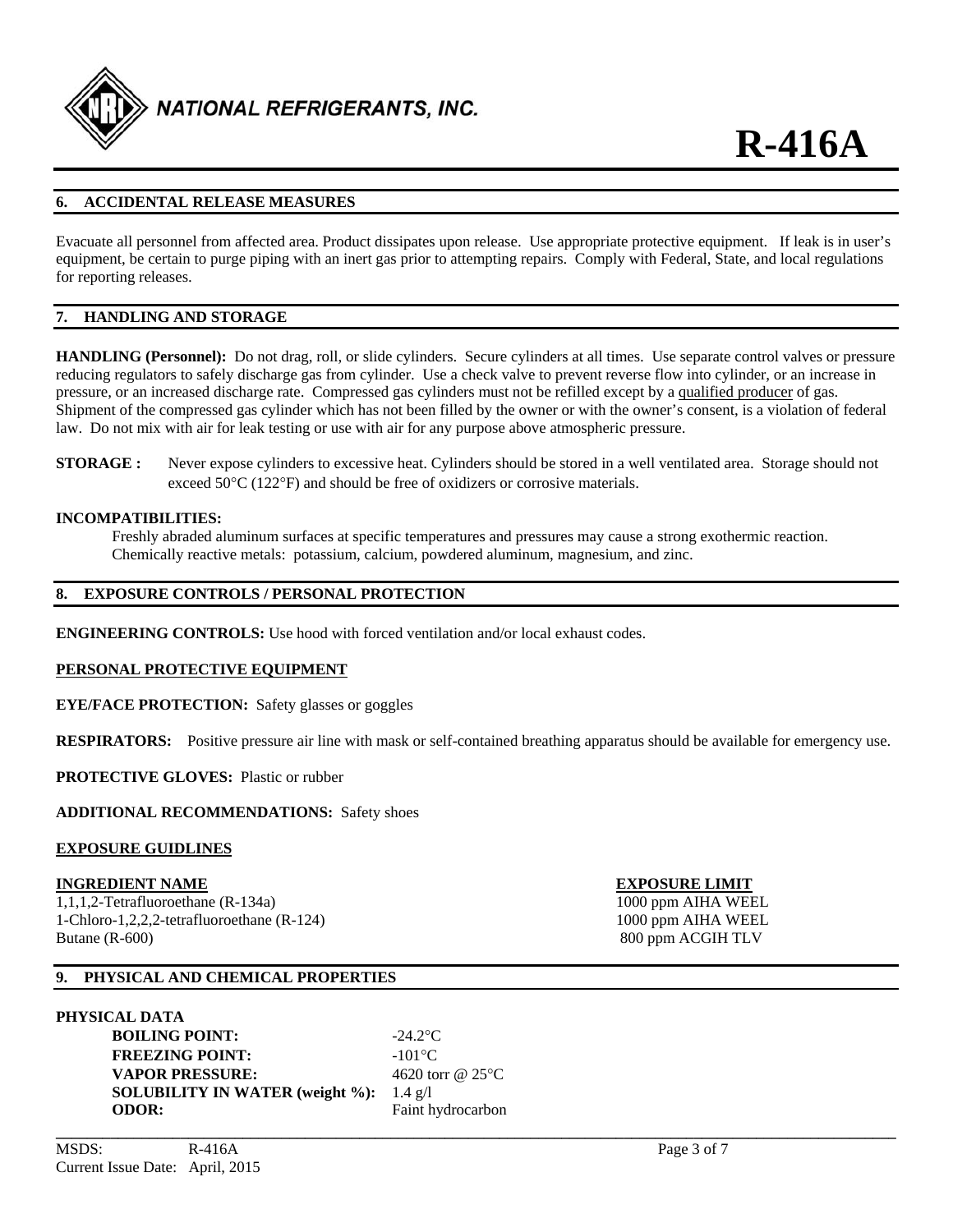

**FORM:** Liquefied gas **COLOR:** Clear, colorless **VAPOR DENSITY (air = 1.0):**  $1.33 \text{ g/cm}3 - \text{Liquid}$ **ODOR THRESHHOLD:** Not established **FLAMMABILITY:** Not applicable **LEL/UEL**: None/None **RELATIVE DENSITY: PARTITION COEFF (n-octanol/water)** Not applicable **AUTO IGNITION TEMP:** Not Determined **DECOMPOSITION TEMPERATURE**: >250˚C **VISCOSITY:** Not applicable

1.24 g/cm<sup>3</sup> at  $21.1^{\circ}$ C

# **10. STABILITY AND REACTIVITY**

**CHEMICAL STABILITY:** Material is stable. However, avoid open flames and high temperatures.

**INCOMPATIBILITY WITH OTHER MATERIALS:** (Materials to Avoid) None known.

**CONDITIONS TO AVOID:** Do not expose cylinders to temperatures exceeding 50°C, Extreme heat or pressure

**POLYMERIZATION:** Will not occur.

**DECOMPOSITION:** Decomposition products are hazardous.

# **11. TOXICOLOGICAL INFORMATION**

# **IMMEDIATE (ACUTE) EFFECTS**

Inhalation of high concentrations of vapor is harmful and may cause heart irregularities, unconsciousness, or death.

# **DELAYED (SUCCHROIC and CHRONIC) EFFECTS**

The effects in animals from single exposure by inhalation include central nervous system effects, anesthesia, and decreased blood pressure. Cardiac sensitization occurred in dogs exposed to a concentration of 2.5 percent in air and given an intravenous epinephrine challenge.

# **REPEATED DOSE TOXICITY**

Repeated exposures produced increased liver weights, anesthetic effects, irregular respiration, poor coordination, and nonspecific effects such as decreased body weight gain. However, no irreversible effects were seen as evidenced by histopathologic evaluation.

#### **FURTHER INFORMATION**

R-416A is not carcinogenic, mutagenic, a skin sensitizer, or a reproductive toxin according to the OSHA Hazard Communication Standard (HCS) [29 CFR 1910.1200].

# **12. ECOLOGICAL INFORMATION**

**Degradability (BOD):** R416A is a gas at room temperature: therefore, it is unlikely to remain in water

# **Octanol Water Partition Coefficient:** See section 9

**R-416A**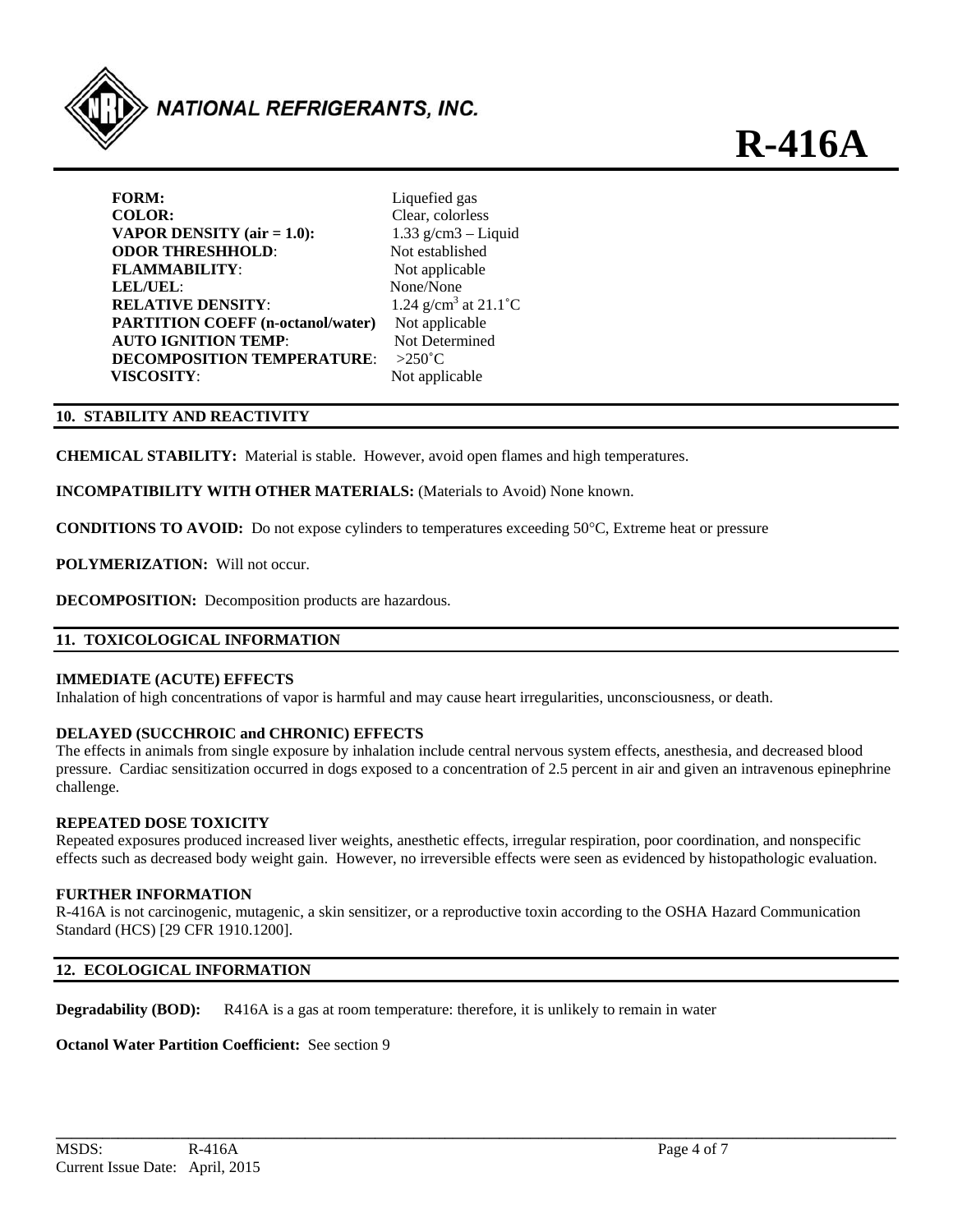

# **13. DISPOSAL CONSIDERATIONS**

## **RCRA**

**Is the unused product a RCRA hazardous waste if discarded?** Not a hazardous waste **If yes, the RCRA ID number is:** Not applicable

### **OTHER DISPOSAL CONSIDERATIONS:**

Disposal must comply with federal, state, and local disposal or discharge laws

The information offered here is for the product as shipped. Use and/or alterations to the product such as mixing with other materials may significantly change the characteristics of the material and alter the RCRA classification and the proper disposal method.

# **14. TRANSPORT INFORMATION**

**US DOT ID NUMBER:** UN1078 **US DOT PROPER SHIPPING NAME:** Refrigerant Gases n.o.s. (1-Chloro-1,2,2,2-tetrafluoroethane, 1,1,1,2-Tetrafluoroethane) **US DOT HAZARD CLASS:** 2.2 **DOT/IMO LABEL:** Non-Flammable Gas

# **15. REGULATORY INFORMATION**

U.S. FEDERAL REGULATIONS

TSCA (TOXIC SUBSTANCE CONTROL ACTI: All components of this product are listed on the TSCA Inventory list.

# CERCLA (COMPREHENSI VE RESPONSE COMPENSATI ON. AND LIABILITY ACT} and SARA (SUPERFUND AMENDMENTS AND REAUTHORIZATION ACTI:

No "Reportable Quantities"' (RQs) or "'Threshold Planning Quantities" (TPQs) exist for any of the ingredients in this product.

Any spill or release resulting in the loss of any ingredient at or above its RQ requires immediate notification to the National Response Center (800-424-8802) and to your local Emergency Planning Committee.

| SECTION 311 HAZARD CLASS: | Immediate (Acute) Health   |  |
|---------------------------|----------------------------|--|
|                           | Sudden Release of Pressure |  |

SECTION 313 TOXIC CHEMICALS: This product contains a substance which is defined as a toxic chemical under and subject to the reporting requirements of, Section 313 ofTitle Ill of the Superfund Amendment and Reauthorization Act of 1986 (SARA 313) and 40 CFR part 372. See Section 3 Composition/Informa tion on Ingredients for listed chemical.

# ADDITIONAL REGULATORY INFORMATION :

R-416a is subject to U.S. Environmental Protection Agency Clean Air Act Regulations at 40 CFR Part 82. Section 611 of this regulation requires the following label text on all shipments of this product:

**\_\_\_\_\_\_\_\_\_\_\_\_\_\_\_\_\_\_\_\_\_\_\_\_\_\_\_\_\_\_\_\_\_\_\_\_\_\_\_\_\_\_\_\_\_\_\_\_\_\_\_\_\_\_\_\_\_\_\_\_\_\_\_\_\_\_\_\_\_\_\_\_\_\_\_\_\_\_\_\_\_\_\_\_\_\_\_\_\_\_\_\_\_\_\_\_\_\_\_\_\_\_\_\_\_\_\_\_**